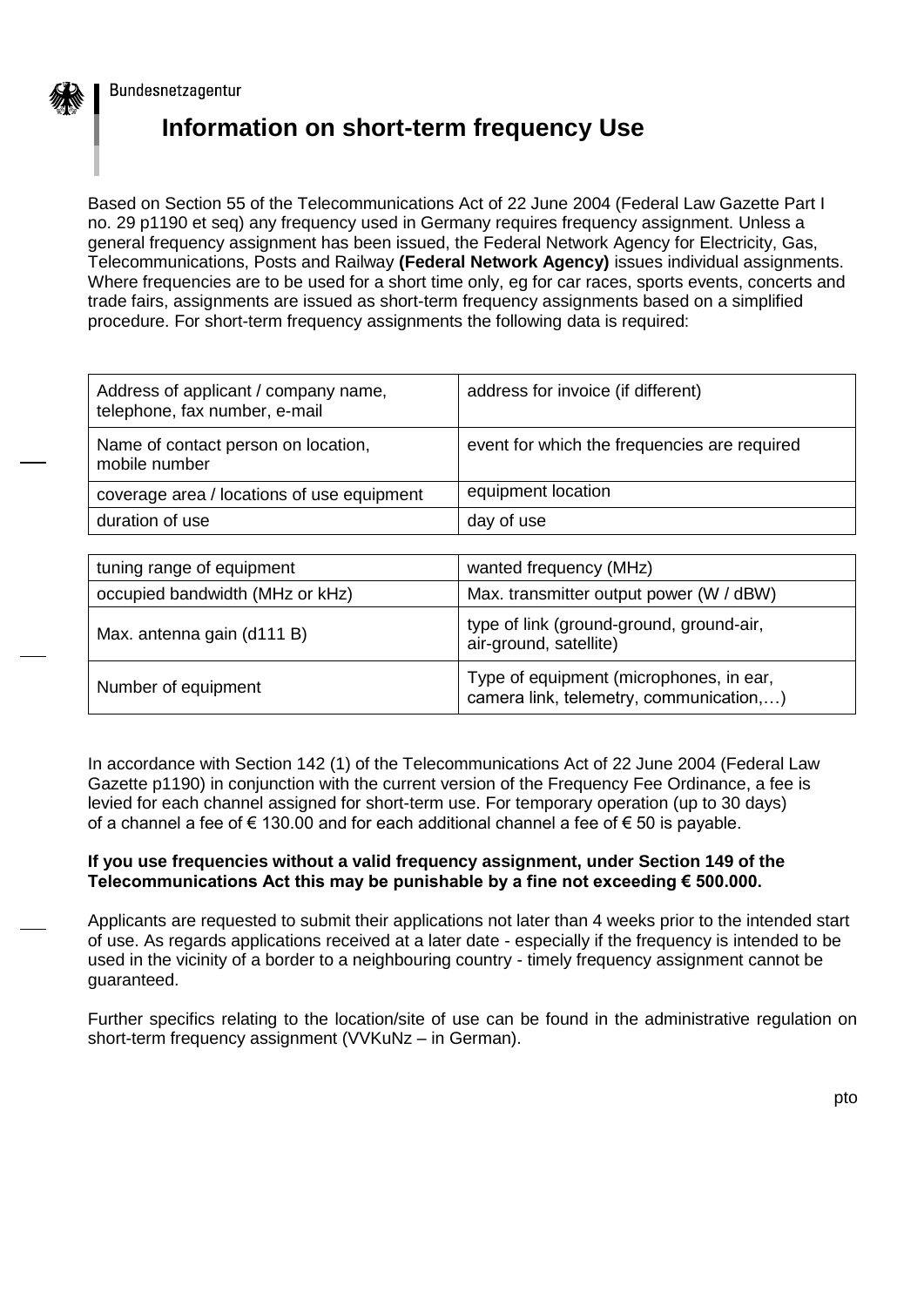## **Applications for short-term frequency use have to be submitted to the following Federal Network Agency offices**:

• Applicants should contact the local Federal Network Agency regional office responsible for the location of operation of the radio equipment (trade fair compound,concert hall, etc.).

Federal Network Agency Eschborn can be contacted under the following address:

Holger Winter

Federal Network Agency Frequency Management

Elly-Beinhorn-Straße 2 65760 Eschborn

Fon: +49 6196 965-250 Mobil: +49 160 97881878 Fax: +49 89 7104413 1454

**[Holger.Winter@BNetzA.de](mailto:Holger.Winter@BNetzA.de)**

Should you have any questions we shall be pleased to answer them